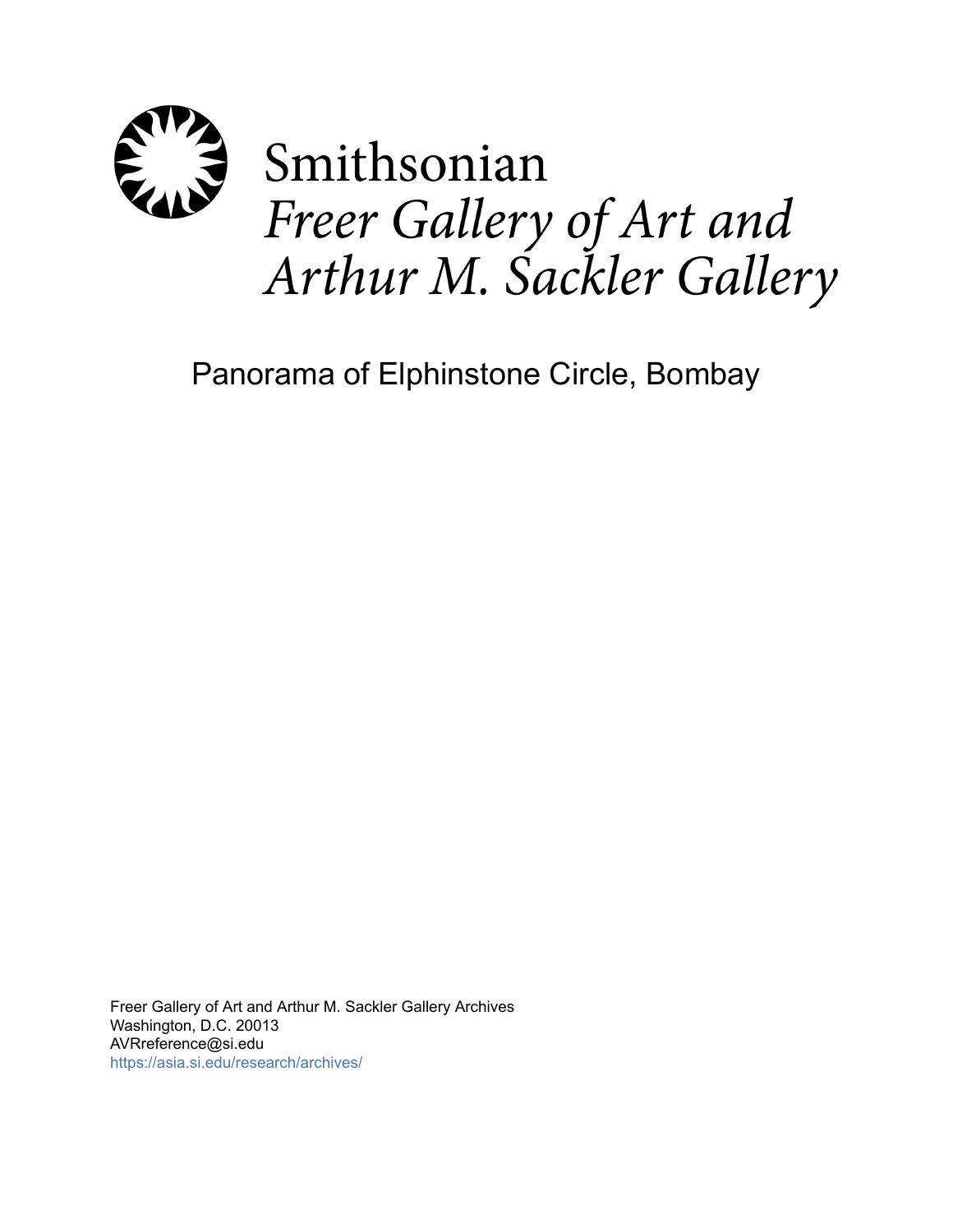## **Table of Contents**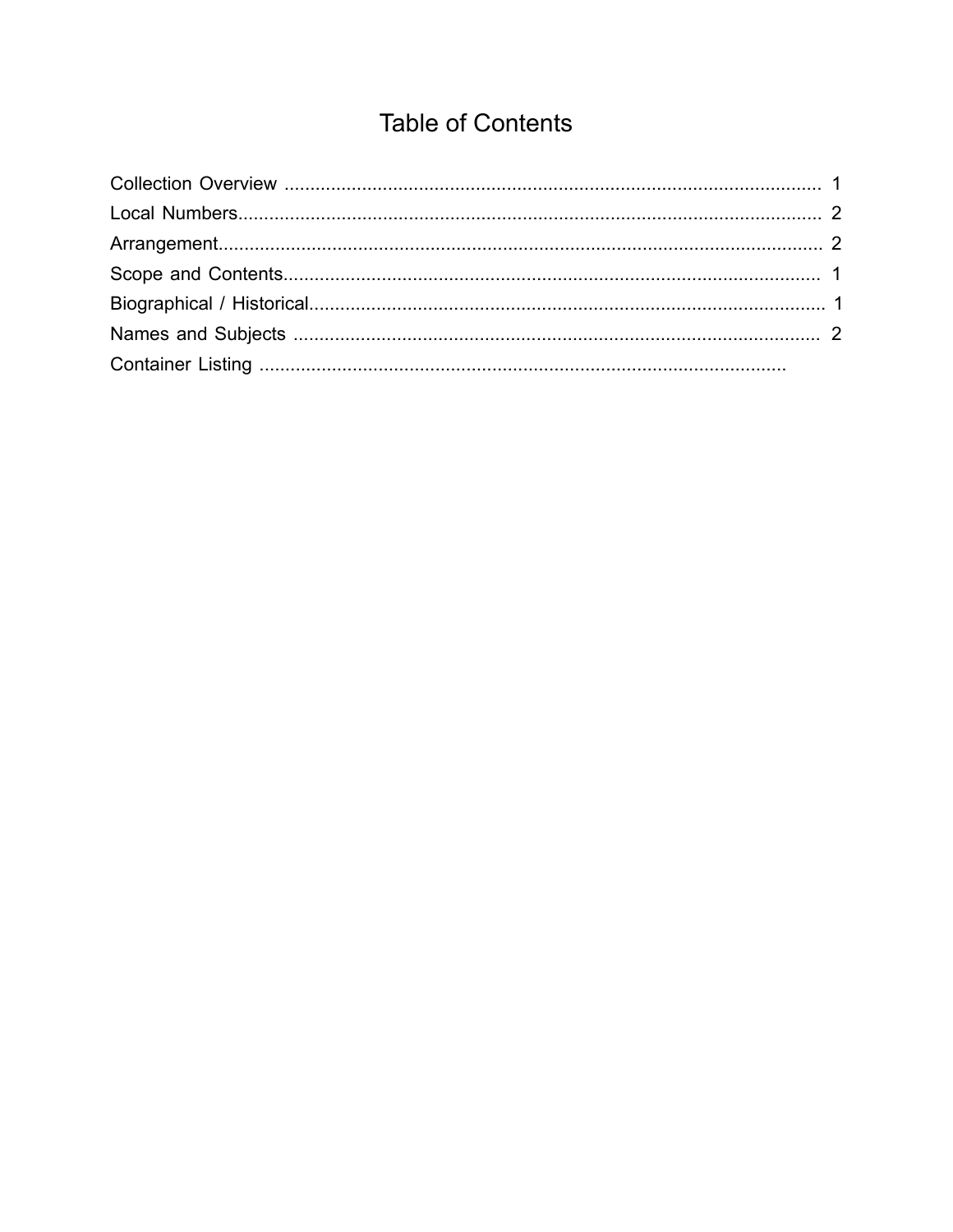## <span id="page-2-0"></span>**Collection Overview**

| <b>Repository:</b>         | Freer Gallery of Art and Arthur M. Sackler Gallery Archives                     |
|----------------------------|---------------------------------------------------------------------------------|
| Title:                     | Panorama of Elphinstone Circle, Bombay                                          |
| Date:                      | ca. 1870s                                                                       |
| Identifier:                | FSA.A2000.02                                                                    |
| Creator:                   | <b>ANONYMOUS</b>                                                                |
| Extent:                    | 4 Prints (albumen, mounted contiguously; overall dimensions 22 x 111<br>$cm.$ ) |
| Language:                  | English.                                                                        |
| <b>Digital</b><br>Content: | Image(s): Panorama of Elphinstone Circle, Bombay                                |

## **Administrative Information**

#### **Provenance**

Purchase, 2000.

#### **Restrictions**

Collection is open for research.

#### Conditions Governing Use

Permission to publish, quote, or reproduce must be secured from the repository.

## <span id="page-2-2"></span>**Biographical / Historical**

The Elphinstone Circle was a large garden complex in south Bombay, laid out in 1869 and completed in 1972. With the support of then-governor Lord Elphinstone, the green space known as Bombay Greens was converted into a circle surrounded by buildings, with walkways and trees planted throughout and an ornamental fountain in the center. The whole park was then renamed Elphinstone Circle after the governor. In 1947, the garden was again renamed, this time in honor of Benjamin Horniman, the editor of the Bombay Chronicle and supporter of Indian independence.

## <span id="page-2-1"></span>**Scope and Contents**

Four albumen prints by an anonymous photographer, mounted contiguously on paper, depicting a panoramic view of the Elphinstone Circle (Horniman Circle Gardens), Bombay (Mumbai).